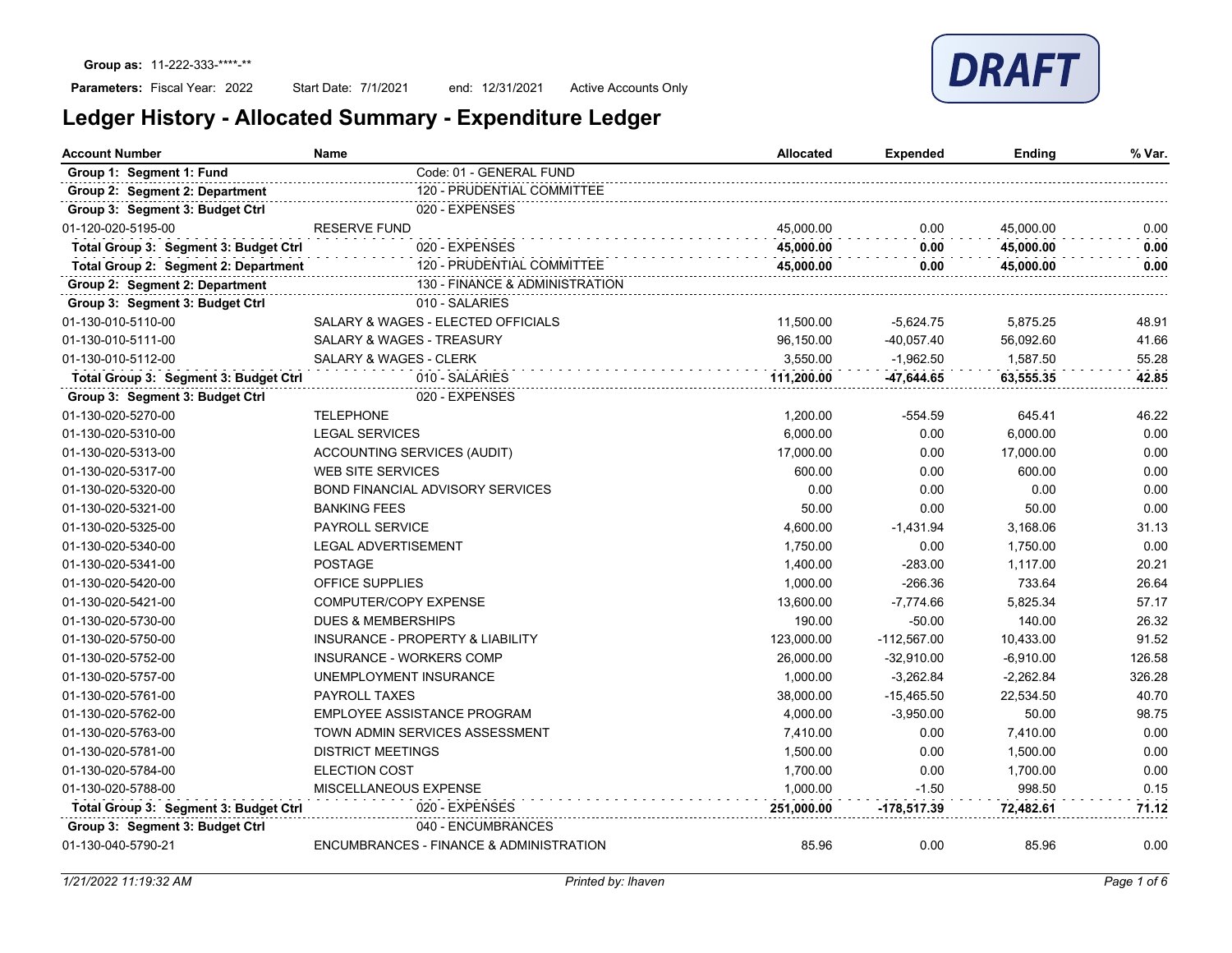

| <b>Account Number</b>                 | Name                               | <b>Allocated</b> | <b>Expended</b> | Ending       | % Var. |
|---------------------------------------|------------------------------------|------------------|-----------------|--------------|--------|
| Total Group 3: Segment 3: Budget Ctrl | 040 - ENCUMBRANCES                 | 85.96            | 0.00            | 85.96        | 0.00   |
| Total Group 2: Segment 2: Department  | 130 - FINANCE & ADMINISTRATION     | 362,285.96       | $-226, 162.04$  | 136,123.92   | 62.43  |
| Group 2: Segment 2: Department        | 220 - FIRE                         |                  |                 |              |        |
| Group 3: Segment 3: Budget Ctrl       | 010 - SALARIES                     |                  |                 |              |        |
| 01-220-010-5113-00                    | SALARY & WAGES - CHIEF             | 160,465.00       | $-66,027.02$    | 94,437.98    | 41.15  |
| 01-220-010-5115-00                    | SALARY & WAGES - DEPUTY CHIEF      | 117,875.00       | $-55,098.62$    | 62,776.38    | 46.74  |
| 01-220-010-5120-00                    | SALARY & WAGES - PERM FULL TIME    | 959,800.00       | -473,757.76     | 486,042.24   | 49.36  |
| 01-220-010-5124-00                    | SALARY & WAGES - INCIDENT PERM     | 35,000.00        | $-15,242.40$    | 19,757.60    | 43.55  |
| 01-220-010-5125-00                    | SALARY & WAGES - TRAINING FT       | 75,000.00        | $-5,182.71$     | 69,817.29    | 6.91   |
| 01-220-010-5126-00                    | SALARY & WAGES - VACATION COVERAGE | 116,820.00       | $-60,475.33$    | 56,344.67    | 51.77  |
| 01-220-010-5127-00                    | SALARY & WAGES - SICK COVERAGE     | 100,000.00       | $-29,680.10$    | 70,319.90    | 29.68  |
| 01-220-010-5128-00                    | SALARY & WAGES - PERSONAL COVERAGE | 32,600.00        | $-11,493.41$    | 21,106.59    | 35.26  |
| 01-220-010-5129-00                    | SALARY & WAGES - HOLIDAY PAY       | 49,880.00        | $-21,852.00$    | 28,028.00    | 43.81  |
| 01-220-010-5130-00                    | SALARY & WAGES - FULL TIME INJURY  | 60,000.00        | $-54,028.20$    | 5,971.80     | 90.05  |
| 01-220-010-5131-00                    | SALARY & WAGES - OTHER UNION       | 2,000.00         | 0.00            | 2,000.00     | 0.00   |
| 01-220-010-5132-00                    | SALARY & WAGES - EMERG LABOR       | 25,000.00        | $-4,363.31$     | 20,636.69    | 17.45  |
| 01-220-010-5133-00                    | SALARY & WAGES - LONGEVITY PAY     | 9,550.00         | $-6,300.00$     | 3,250.00     | 65.97  |
| 01-220-010-5144-00                    | SALARY & WAGES - EDUC INCENTIVE    | 53,920.00        | 0.00            | 53,920.00    | 0.00   |
| 01-220-010-5150-00                    | SALARY & WAGES - OTHER FT          | 25,000.00        | $-8,777.21$     | 16,222.79    | 35.11  |
| 01-220-010-5155-00                    | SALARY & WAGES - EMS OFFICER       | 10,000.00        | $-735.15$       | 9,264.85     | 7.35   |
| Total Group 3: Segment 3: Budget Ctrl | 010 - SALARIES                     | 1,832,910.00     | $-813,013.22$   | 1,019,896.78 | 44.36  |
| Group 3: Segment 3: Budget Ctrl       | 020 - EXPENSES                     |                  |                 |              |        |
| 01-220-020-5210-00                    | <b>ELECTRICITY</b>                 | 14,000.00        | $-5,077.36$     | 8,922.64     | 36.27  |
| 01-220-020-5212-00                    | <b>HEATING</b>                     | 6,550.00         | $-1,210.13$     | 5,339.87     | 18.48  |
| 01-220-020-5213-00                    | GASOLINE/DIESEL                    | 12,000.00        | $-5,341.24$     | 6,658.76     | 44.51  |
| 01-220-020-5243-00                    | <b>REPAIRS/MAINT - BUILDINGS</b>   | 17,000.00        | $-2,398.08$     | 14,601.92    | 14.11  |
| 01-220-020-5245-00                    | <b>REPAIRS/MAINT - GROUNDS</b>     | 3,500.00         | $-794.21$       | 2,705.79     | 22.69  |
| 01-220-020-5246-00                    | <b>REPAIRS/MAINT - VEHICLES</b>    | 26,000.00        | $-4,308.05$     | 21,691.95    | 16.57  |
| 01-220-020-5247-00                    | REPAIRS/MAINT - RADIO EQUIP        | 5,000.00         | $-1,904.86$     | 3,095.14     | 38.10  |
| 01-220-020-5248-00                    | MAINT - PROTECTIVE CLOTHING        | 14,000.00        | $-769.99$       | 13,230.01    | 5.50   |
| 01-220-020-5249-00                    | MAINT - UNIFORMS FT                | 12,000.00        | $-1,307.65$     | 10,692.35    | 10.90  |
| 01-220-020-5270-00                    | <b>TELEPHONE</b>                   | 3,500.00         | $-1,282.26$     | 2,217.74     | 36.64  |
| 01-220-020-5275-00                    | 911 DISPATCH                       | 37,500.00        | 0.00            | 37,500.00    | 0.00   |
| 01-220-020-5277-00                    | <b>TELEPHONE LINES - OTHER</b>     | 4,500.00         | $-878.92$       | 3,621.08     | 19.53  |
| 01-220-020-5300-00                    | PROFESSIONAL SERVICES              | 20,000.00        | 0.00            | 20,000.00    | 0.00   |
| 01-220-020-5310-00                    | <b>LEGAL SERVICES</b>              | 35,000.00        | $-3,388.75$     | 31,611.25    | 9.68   |
| 01-220-020-5312-00                    | PHYSICALS/PAT                      | 3,400.00         | $-642.18$       | 2,757.82     | 18.89  |
|                                       |                                    |                  |                 |              |        |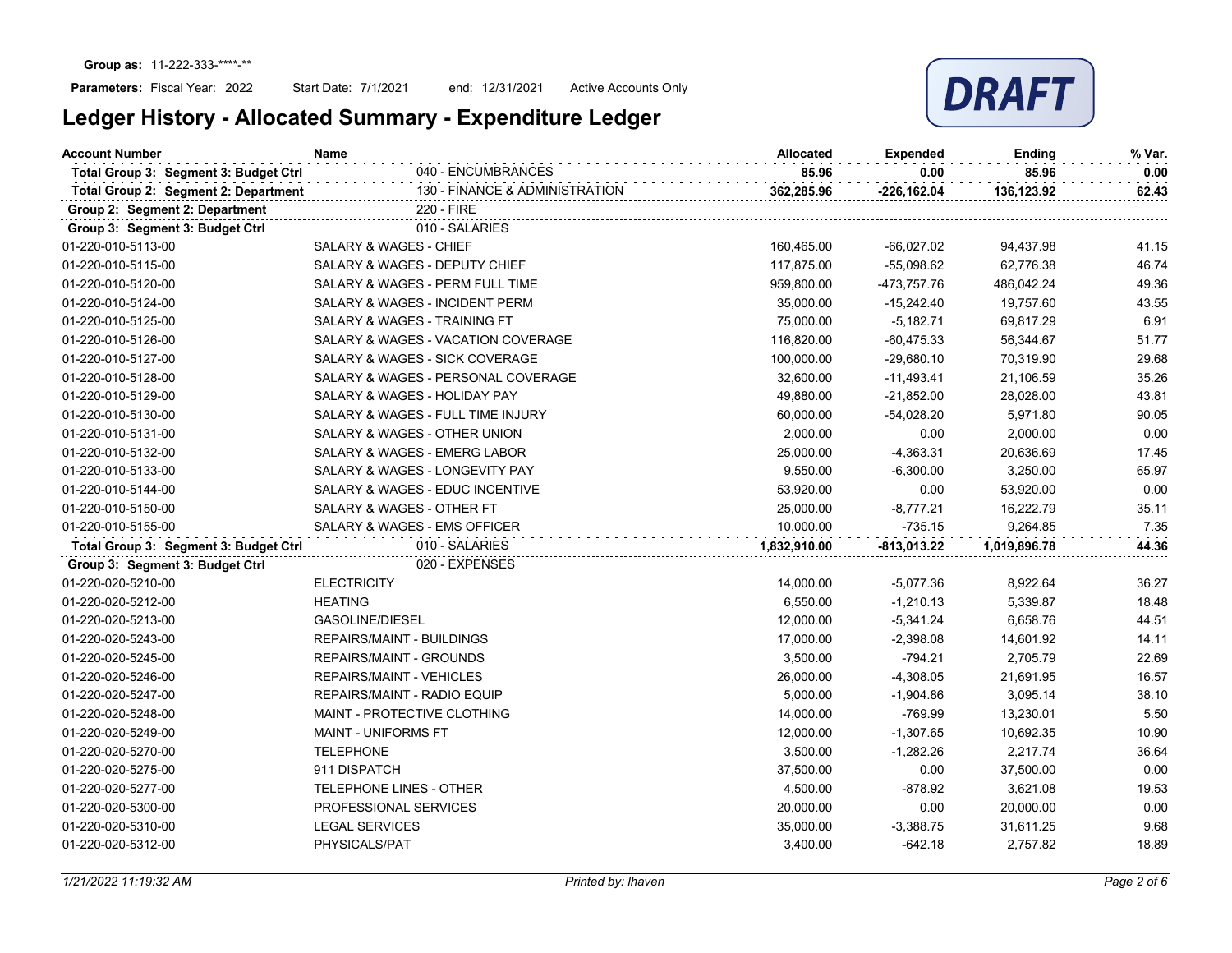

| <b>Account Number</b>                 | <b>Name</b>                                | <b>Allocated</b> | <b>Expended</b> | <b>Ending</b> | % Var.   |
|---------------------------------------|--------------------------------------------|------------------|-----------------|---------------|----------|
| 01-220-020-5316-00                    | <b>CMED FEES</b>                           | 4,000.00         | $-2,095.73$     | 1,904.27      | 52.39    |
| 01-220-020-5324-00                    | AMBULANCE BILLING                          | 12,000.00        | $-4,290.14$     | 7,709.86      | 35.75    |
| 01-220-020-5343-00                    | <b>ADMINISTRATIVE EXPENSE</b>              | 18,000.00        | $-2,421.40$     | 15,578.60     | 13.45    |
| 01-220-020-5420-00                    | <b>OFFICE SUPPLIES</b>                     | 3,500.00         | 0.00            | 3,500.00      | 0.00     |
| 01-220-020-5423-00                    | <b>FIRE/RESCUE EQUIPMENT</b>               | 10,000.00        | $-1,554.47$     | 8.445.53      | 15.54    |
| 01-220-020-5424-00                    | <b>BUILDING SUPPLIES</b>                   | 8,000.00         | $-1,858.34$     | 6,141.66      | 23.23    |
| 01-220-020-5427-00                    | AMBULANCE SUPPLIES/EQUIPMENT               | 38,500.00        | $-15,158.06$    | 23,341.94     | 39.37    |
| 01-220-020-5730-00                    | <b>DUES &amp; MEMBERSHIPS</b>              | 2,500.00         | $-1,000.00$     | 1,500.00      | 40.00    |
| 01-220-020-5740-00                    | <b>TRAINING &amp; EDUCATION</b>            | 22,000.00        | $-2,415.00$     | 19,585.00     | 10.98    |
| 01-220-020-5741-00                    | FIRE PREVENTION EDUCATION                  | 1,200.00         | $-278.94$       | 921.06        | 23.25    |
| 01-220-020-5759-00                    | INFORMATION TECHNOLOGIES                   | 23.000.00        | $-2.023.14$     | 20.976.86     | 8.80     |
| 01-220-020-5788-00                    | MISCELLANEOUS EXPENSE                      | 1.000.00         | $-68.092.90$    | $-67.092.90$  | 6.809.29 |
| Total Group 3: Segment 3: Budget Ctrl | 020 - EXPENSES                             | 357,650.00       | $-130,491.80$   | 227,158.20    | 36.49    |
| Group 3: Segment 3: Budget Ctrl       | 040 - ENCUMBRANCES                         |                  |                 |               |          |
| 01-220-040-5790-21                    | <b>ENCUMBRANCES - FIRE</b>                 | 3,980.92         | $-3,980.92$     | 0.00          | 100.00   |
| Total Group 3: Segment 3: Budget Ctrl | 040 - ENCUMBRANCES                         | 3,980.92         | $-3.980.92$     | 0.00          | 100.00   |
| Total Group 2: Segment 2: Department  | 220 - FIRE                                 | 2,194,540.92     | -947.485.94     | 1,247,054.98  | 43.17    |
| Group 2: Segment 2: Department        | 424 - STREET LIGHTING                      |                  |                 |               |          |
| Group 3: Segment 3: Budget Ctrl       | 020 - EXPENSES                             |                  |                 |               |          |
| 01-424-020-5210-00                    | STREET LIGHTS - ELECTRICITY                | 5,100.00         | $-2,228.68$     | 2,871.32      | 43.70    |
| 01-424-020-5240-00                    | STREET LIGHTS - MAINT                      | 1,900.00         | 0.00            | 1,900.00      | 0.00     |
| Total Group 3: Segment 3: Budget Ctrl | 020 - EXPENSES                             | 7,000.00         | $-2,228.68$     | 4,771.32      | 31.84    |
| Group 3: Segment 3: Budget Ctrl       | 040 - ENCUMBRANCES                         |                  |                 |               |          |
| 01-424-040-5790-21                    | <b>ENCUMBRANCES - STREET LIGHTS</b>        | 593.38           | $-593.38$       | 0.00          | 100.00   |
| Total Group 3: Segment 3: Budget Ctrl | 040 - ENCUMBRANCES                         | 593.38           | $-593.38$       | 0.00          | 100.00   |
| Total Group 2: Segment 2: Department  | 424 - STREET LIGHTING                      | 7,593.38         | $-2,822.06$     | 4,771.32      | 37.16    |
| Group 2: Segment 2: Department        | 450 - WATER                                |                  |                 |               |          |
| Group 3: Segment 3: Budget Ctrl       | 010 - SALARIES                             |                  |                 |               |          |
| 01-450-010-5114-00                    | SALARY & WAGES - SUPERINTENDENT            | 109.180.00       | $-51.035.04$    | 58,144.96     | 46.74    |
| 01-450-010-5120-00                    | SALARY & WAGES - SENIOR & JUNIOR OPERATORS | 175.155.00       | -77.996.64      | 97,158.36     | 44.53    |
| 01-450-010-5121-00                    | SALARY & WAGES - OFFICE MANAGER            | 63,994.00        | $-29,914.40$    | 34,079.60     | 46.75    |
| 01-450-010-5134-00                    | <b>SALARY &amp; WAGES - OT</b>             | 15,000.00        | $-6,421.42$     | 8,578.58      | 42.81    |
| 01-450-010-5140-00                    | SALARY & WAGES - ON-CALL                   | 11,700.00        | $-5,625.00$     | 6,075.00      | 48.08    |
| Total Group 3: Segment 3: Budget Ctrl | 010 - SALARIES                             | 375,029.00       | $-170,992.50$   | 204,036.50    | 45.59    |
| Group 3: Segment 3: Budget Ctrl       | 020 - EXPENSES                             |                  |                 |               |          |
| 01-450-020-5210-00                    | <b>ELECTRICITY</b>                         | 75,000.00        | $-34,395.78$    | 40,604.22     | 45.86    |
| 01-450-020-5212-00                    | <b>HEATING</b>                             | 2,500.00         | $-685.10$       | 1,814.90      | 27.40    |
|                                       |                                            |                  |                 |               |          |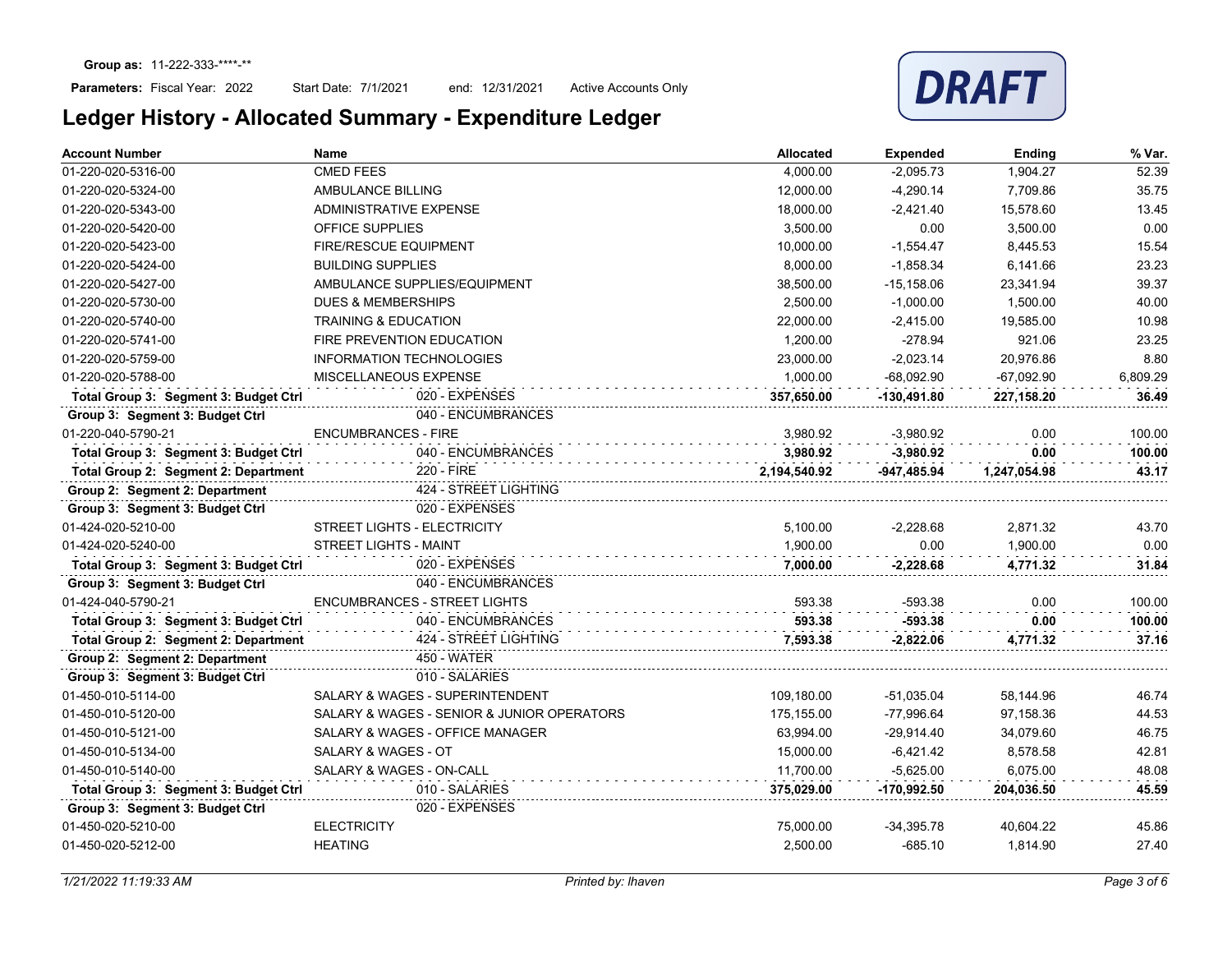### Parameters: Fiscal Year: 2022

Start Date: 7/1/2021 end: 12/31/2021 Active Accounts Only

| <b>Account Number</b>                 | Name                              | <b>Allocated</b> | <b>Expended</b> | Ending       | % Var. |
|---------------------------------------|-----------------------------------|------------------|-----------------|--------------|--------|
| 01-450-020-5213-00                    | <b>GASOLINE/DIESEL</b>            | 10,000.00        | $-4,239.79$     | 5,760.21     | 42.40  |
| 01-450-020-5214-00                    | <b>CHEMICALS</b>                  | 25,000.00        | $-12,591.50$    | 12,408.50    | 50.37  |
| 01-450-020-5241-00                    | <b>REPAIRS/MAINT - MAINS</b>      | 13,500.00        | $-24,560.00$    | $-11,060.00$ | 181.93 |
| 01-450-020-5242-00                    | REPAIRS/MAINT - STATIONS          | 40,000.00        | $-24, 113.75$   | 15,886.25    | 60.28  |
| 01-450-020-5243-00                    | <b>REPAIRS/MAINT - BUILDINGS</b>  | 5,000.00         | $-383.88$       | 4,616.12     | 7.68   |
| 01-450-020-5244-00                    | <b>REPAIRS/MAINT - TESTING</b>    | 15,000.00        | $-3,836.83$     | 11,163.17    | 25.58  |
| 01-450-020-5245-00                    | <b>REPAIRS/MAINT - GROUNDS</b>    | 8,000.00         | $-3,391.64$     | 4,608.36     | 42.40  |
| 01-450-020-5246-00                    | <b>REPAIRS/MAINT - VEHICLES</b>   | 3,200.00         | $-2,255.33$     | 944.67       | 70.48  |
| 01-450-020-5249-00                    | <b>UNIFORMS</b>                   | 2,000.00         | $-1,147.63$     | 852.37       | 57.38  |
| 01-450-020-5270-00                    | <b>TELEPHONE</b>                  | 3,100.00         | $-1,303.92$     | 1,796.08     | 42.06  |
| 01-450-020-5276-00                    | <b>CONSUMPTION ASSESSMENT</b>     | 2.000.00         | 0.00            | 2,000.00     | 0.00   |
| 01-450-020-5311-00                    | ENGINEERING/LEGAL                 | 50,000.00        | $-6,307.91$     | 43,692.09    | 12.62  |
| 01-450-020-5340-00                    | <b>LEGAL ADVERTISEMENT</b>        | 5,000.00         | 0.00            | 5,000.00     | 0.00   |
| 01-450-020-5341-00                    | <b>POSTAGE</b>                    | 7,500.00         | -2,436.68       | 5,063.32     | 32.49  |
| 01-450-020-5342-00                    | <b>PRINTING</b>                   | 8,000.00         | $-2,014.00$     | 5,986.00     | 25.18  |
| 01-450-020-5420-00                    | <b>OFFICE SUPPLIES</b>            | 1,000.00         | $-220.04$       | 779.96       | 22.00  |
| 01-450-020-5421-00                    | <b>COMPUTER/COPY EXPENSE</b>      | 8,300.00         | $-2,616.00$     | 5,684.00     | 31.52  |
| 01-450-020-5424-00                    | <b>BUILDING SUPPLIES</b>          | 500.00           | $-356.36$       | 143.64       | 71.27  |
| 01-450-020-5425-00                    | TOOLS/HARDWARE                    | 1,500.00         | $-293.04$       | 1,206.96     | 19.54  |
| 01-450-020-5450-00                    | <b>METER REPLACEMENT</b>          | 10,000.00        | 0.00            | 10,000.00    | 0.00   |
| 01-450-020-5730-00                    | <b>DUES &amp; LICENSES</b>        | 2,650.00         | $-2,070.07$     | 579.93       | 78.12  |
| 01-450-020-5740-00                    | <b>TRAINING &amp; EDUCATION</b>   | 6,000.00         | $-417.60$       | 5,582.40     | 6.96   |
| 01-450-020-5788-00                    | MISCELLANEOUS EXPENSE             | 1,500.00         | $-475.00$       | 1,025.00     | 31.67  |
| 01-450-020-5789-00                    | SERVICE CONNECTIONS               | 26,000.00        | $-11,181.83$    | 14,818.17    | 43.01  |
| Total Group 3: Segment 3: Budget Ctrl | 020 - EXPENSES                    | 332,250.00       | $-141,293.68$   | 190,956.32   | 42.53  |
| Group 3: Segment 3: Budget Ctrl       | 040 - ENCUMBRANCES                |                  |                 |              |        |
| 01-450-040-5790-21                    | <b>ENCUMBRANCES - WATER</b>       | 29.248.85        | $-19,250.40$    | 9.998.45     | 65.82  |
| Total Group 3: Segment 3: Budget Ctrl | 040 - ENCUMBRANCES                | 29,248.85        | $-19,250.40$    | 9,998.45     | 65.82  |
| Group 3: Segment 3: Budget Ctrl       | 090 - TRANSFERS                   |                  |                 |              |        |
| 01-450-090-5963-00                    | USDA MAINTENANCE RESERVE TRANSFER | 15.500.00        | 0.00            | 15,500.00    | 0.00   |
| Total Group 3: Segment 3: Budget Ctrl | 090 - TRANSFERS                   | 15,500.00        | 0.00            | 15,500.00    | 0.00   |
| Total Group 2: Segment 2: Department  | <b>450 - WATER</b>                | 752.027.85       | $-331,536.58$   | 420,491.27   | 44.09  |
| Group 2: Segment 2: Department        | 490 - FACILITIES MAINTENANCE      |                  |                 |              |        |
| Group 3: Segment 3: Budget Ctrl       | 010 - SALARIES                    |                  |                 |              |        |
| 01-490-010-5160-00                    | SALARY & WAGES - PART TIME        | 3,759.00         | $-2,314.27$     | 1,444.73     | 61.57  |
| Total Group 3: Segment 3: Budget Ctrl | 010 - SALARIES                    | 3,759.00         | $-2,314.27$     | 1,444.73     | 61.57  |
| Group 3: Segment 3: Budget Ctrl       | 020 - EXPENSES                    |                  |                 |              |        |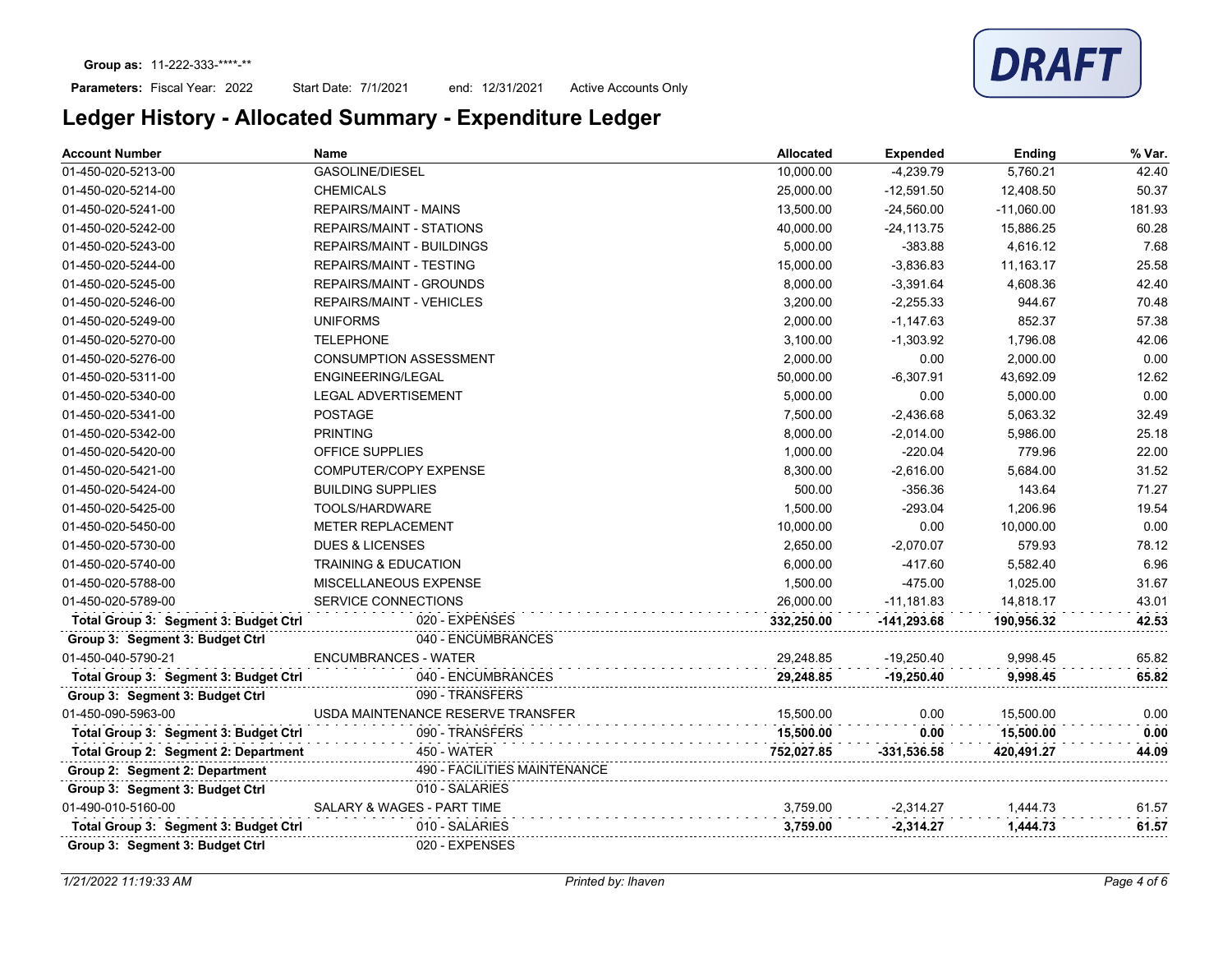

| <b>Account Number</b>                 | <b>Name</b>                           | <b>Allocated</b> | <b>Expended</b> | Ending     | % Var. |
|---------------------------------------|---------------------------------------|------------------|-----------------|------------|--------|
| 01-490-020-5210-00                    | <b>ELECTRICITY</b>                    | 2,000.00         | $-635.82$       | 1,364.18   | 31.79  |
| 01-490-020-5211-00                    | <b>WATER</b>                          | 400.00           | $-50.00$        | 350.00     | 12.50  |
| 01-490-020-5212-00                    | <b>HEAT - OIL/GAS</b>                 | 2,400.00         | $-308.04$       | 2,091.96   | 12.84  |
| 01-490-020-5243-00                    | <b>REPAIRS/MAINT - BUILDINGS</b>      | 7,000.00         | $-482.20$       | 6,517.80   | 6.89   |
| 01-490-020-5245-00                    | <b>REPAIRS/MAINT - GROUNDS</b>        | 5,000.00         | $-1.688.00$     | 3,312.00   | 33.76  |
| 01-490-020-5251-00                    | <b>REPAIRS/MAINT - HVAC</b>           | 500.00           | $-1,168.30$     | $-668.30$  | 233.66 |
| 01-490-020-5270-00                    | <b>TELEPHONE &amp; INTERNET</b>       | 1,700.00         | $-853.95$       | 846.05     | 50.23  |
| 01-490-020-5273-00                    | <b>ALARM SERVICE</b>                  | 425.00           | $-725.00$       | $-300.00$  | 170.59 |
| 01-490-020-5424-00                    | <b>BUILDING SUPPLIES</b>              | 200.00           | 0.00            | 200.00     | 0.00   |
| 01-490-020-5426-00                    | <b>CUSTODIAL SUPPLIES</b>             | 300.00           | 0.00            | 300.00     | 0.00   |
| 01-490-020-5788-00                    | MISCELLANEOUS EXPENSE                 | 100.00           | $-1.67$         | 98.33      | 1.67   |
| Total Group 3: Segment 3: Budget Ctrl | 020 - EXPENSES                        | 20,025.00        | $-5,912.98$     | 14,112.02  | 29.53  |
| Group 3: Segment 3: Budget Ctrl       | 040 - ENCUMBRANCES                    |                  |                 |            |        |
| 01-490-040-5790-21                    | ENCUMBRANCES - PUBLIC BUILDINGS       | 279.00           | $-279.00$       | 0.00       | 100.00 |
| Total Group 3: Segment 3: Budget Ctrl | 040 - ENCUMBRANCES                    | 279.00           | $-279.00$       | 0.00       | 100.00 |
| Total Group 2: Segment 2: Department  | 490 - FACILITIES MAINTENANCE          | 24,063.00        | $-8,506.25$     | 15,556.75  | 35.35  |
| Group 2: Segment 2: Department        | 610 - PUBLIC LIBRARY                  |                  |                 |            |        |
| Group 3: Segment 3: Budget Ctrl       | 020 - EXPENSES                        |                  |                 |            |        |
| 01-610-020-5766-00                    | <b>LIBRARY FUNDING</b>                | 24,255.00        | $-24,255.00$    | 0.00       | 100.00 |
| Total Group 3: Segment 3: Budget Ctrl | 020 - EXPENSES                        | 24,255.00        | $-24,255.00$    | 0.00       | 100.00 |
| Total Group 2: Segment 2: Department  | 610 - PUBLIC LIBRARY                  | 24,255.00        | $-24,255.00$    | 0.00       | 100.00 |
| Group 2: Segment 2: Department        | 710 - DEBT SERVICE                    |                  |                 |            |        |
| Group 3: Segment 3: Budget Ctrl       | 020 - EXPENSES                        |                  |                 |            |        |
| 01-710-020-5910-00                    | LONG TERM DEBT - PRINCIPAL            | 0.00             | 0.00            | 0.00       | 0.00   |
| 01-710-020-5911-00                    | LONG TERM DEBT-PRINCIPAL -USDA        | 52,632.00        | 0.00            | 52,632.00  | 0.00   |
| 01-710-020-5912-00                    | LONG TERM DEBT - PRINCIPAL (new note) | 230.000.00       | $-230,000.00$   | 0.00       | 100.00 |
| 01-710-020-5915-00                    | <b>LONG TERM DEBT - INTEREST</b>      | 73.000.00        | $-72,900.00$    | 100.00     | 99.86  |
| 01-710-020-5916-00                    | LONG TERM DEBT-INTEREST - USDA        | 40,263.00        | 0.00            | 40,263.00  | 0.00   |
| 01-710-020-5920-00                    | SHORT-TERM DEBT - PRINCIPAL           | 0.00             | 0.00            | 0.00       | 0.00   |
| 01-710-020-5925-00                    | SHORT TERM INTEREST - NOTES           | 0.00             | 0.00            | 0.00       | 0.00   |
| 01-710-020-5926-00                    | SHORT TERM INTEREST - ABATEMENTS      | 50.00            | 0.00            | 50.00      | 0.00   |
| Total Group 3: Segment 3: Budget Ctrl | 020 - EXPENSES                        | 395,945.00       | $-302,900.00$   | 93,045.00  | 76.50  |
| Total Group 2: Segment 2: Department  | 710 - DEBT SERVICE                    | 395,945.00       | $-302,900.00$   | 93,045.00  | 76.50  |
| Group 2: Segment 2: Department        | 910 - EMPLOYEE BENEFITS               |                  |                 |            |        |
| Group 3: Segment 3: Budget Ctrl       | 020 - EXPENSES                        |                  |                 |            |        |
| 01-910-020-5753-00                    | <b>INSURANCE - HEALTH</b>             | 323,000.00       | $-125,021.65$   | 197,978.35 | 38.71  |
| 01-910-020-5754-00                    | <b>INSURANCE - LIFE</b>               | 500.00           | $-216.32$       | 283.68     | 43.26  |